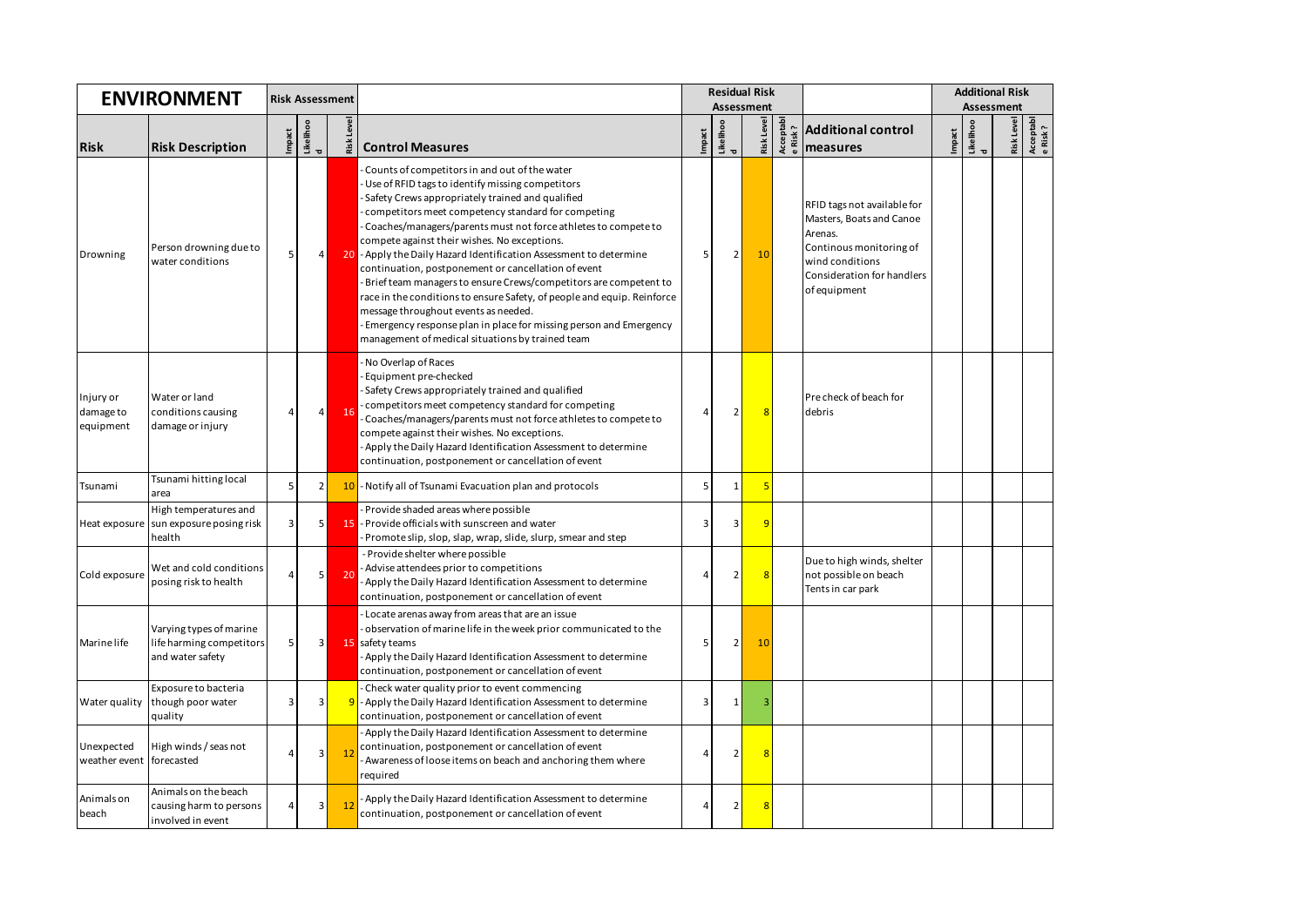| <b>PEOPLE</b>                             |                                                                                            | <b>Risk Assessment</b> |                 |               |                                                                                                                                                                                                                                                                                                                                    |        |                 | <b>Residual Risk</b><br><b>Assessment</b> |                                                                                                 | <b>Additional Risk</b><br>Assessment |                                  |                   |                       |
|-------------------------------------------|--------------------------------------------------------------------------------------------|------------------------|-----------------|---------------|------------------------------------------------------------------------------------------------------------------------------------------------------------------------------------------------------------------------------------------------------------------------------------------------------------------------------------|--------|-----------------|-------------------------------------------|-------------------------------------------------------------------------------------------------|--------------------------------------|----------------------------------|-------------------|-----------------------|
| <b>Risk</b>                               | <b>Risk Description</b>                                                                    | Impact                 | Like lihoo<br>d | Level<br>Risk | <b>Control Measures</b>                                                                                                                                                                                                                                                                                                            | Impact | Like lihoo<br>d | Risk Level                                | $\frac{2}{3}$ $\frac{1}{3}$ $\frac{1}{3}$ Additional control                                    | Impact                               | Likelihoo<br>$\overline{\sigma}$ | <b>Risk Level</b> | Acceptabl<br>e Risk ? |
| Moving<br>equipment<br>and craft          | People getting in the<br>way of equipment or<br>craft being moved on<br>beach and in water |                        | 4               |               | - Marked and barriered areas for competitors, equipment and vehicle<br>operations<br>- Safety crews and officials to warn public when they are entering<br>16 competition arenas<br>- Officials provided suitable vantage areas where they do not impede<br>upon any craft or equipment movement<br>- No non-competitors in arenas |        | 3               | 12                                        | Consideration of handlers<br>Monitoring of conditions<br>change and reduce / amend<br>programme |                                      |                                  |                   |                       |
| Vehicle use                               | Use of vehicle causes<br>injury or death                                                   |                        | 4               |               | - Vehicles checked prior to use<br>- Operators appropriately inducted to vehicles<br>20 - Operators and passengers follow safe operation guides<br>Vehicles are operated in accordance to SLSNZ policies<br>Any PPE required to operate is available, suitable and worn                                                            |        | 2               |                                           |                                                                                                 |                                      |                                  |                   |                       |
| Manual<br>Handling                        | Lifting and moving<br>equipment causing<br>injury                                          | 3                      | 5               | -15           | Crew and persons inducted and warned upon lifting techniques<br>- Machinery / aides used where possible<br>- Heavy items appropriately labelled<br>- PPE of boots and / or gloves worn where required                                                                                                                              | 3      |                 |                                           |                                                                                                 |                                      |                                  |                   |                       |
| <b>IRB</b><br>Operations                  | Incident involving IRB                                                                     |                        | 4               | -20           | - Equipment is checked prior to use<br>- Crews are qualified and current in operations<br>- PPE is suitable and worn by crews<br>IRBs are operated in accordance with SLSNZ policies                                                                                                                                               |        |                 |                                           |                                                                                                 |                                      |                                  |                   |                       |
| Aggressive/<br>Inappropriate<br>behaviour | Person acts aggressively<br>or inappropriately                                             |                        |                 |               | - Officials are made aware of any repeat offenders local to the area<br>15 - Arena Referees understand their responsibilities and actions in<br>looking after themselves, officials and competitors                                                                                                                                |        | 2               |                                           | Monitoing photographers                                                                         |                                      |                                  |                   |                       |
| Other beach /<br>water users              | Other beach users<br>encroach on<br>competition areas                                      | 3                      | 5 <sub>l</sub>  | -15           | - Arenas clearly marked with signage and potentially marker buoys in<br>the case of public water activities coming into the arenas<br>Officials and crews to inform public on the activities going on and<br>advise them where the can use the beach and water safely                                                              |        | 2               |                                           |                                                                                                 |                                      |                                  |                   |                       |